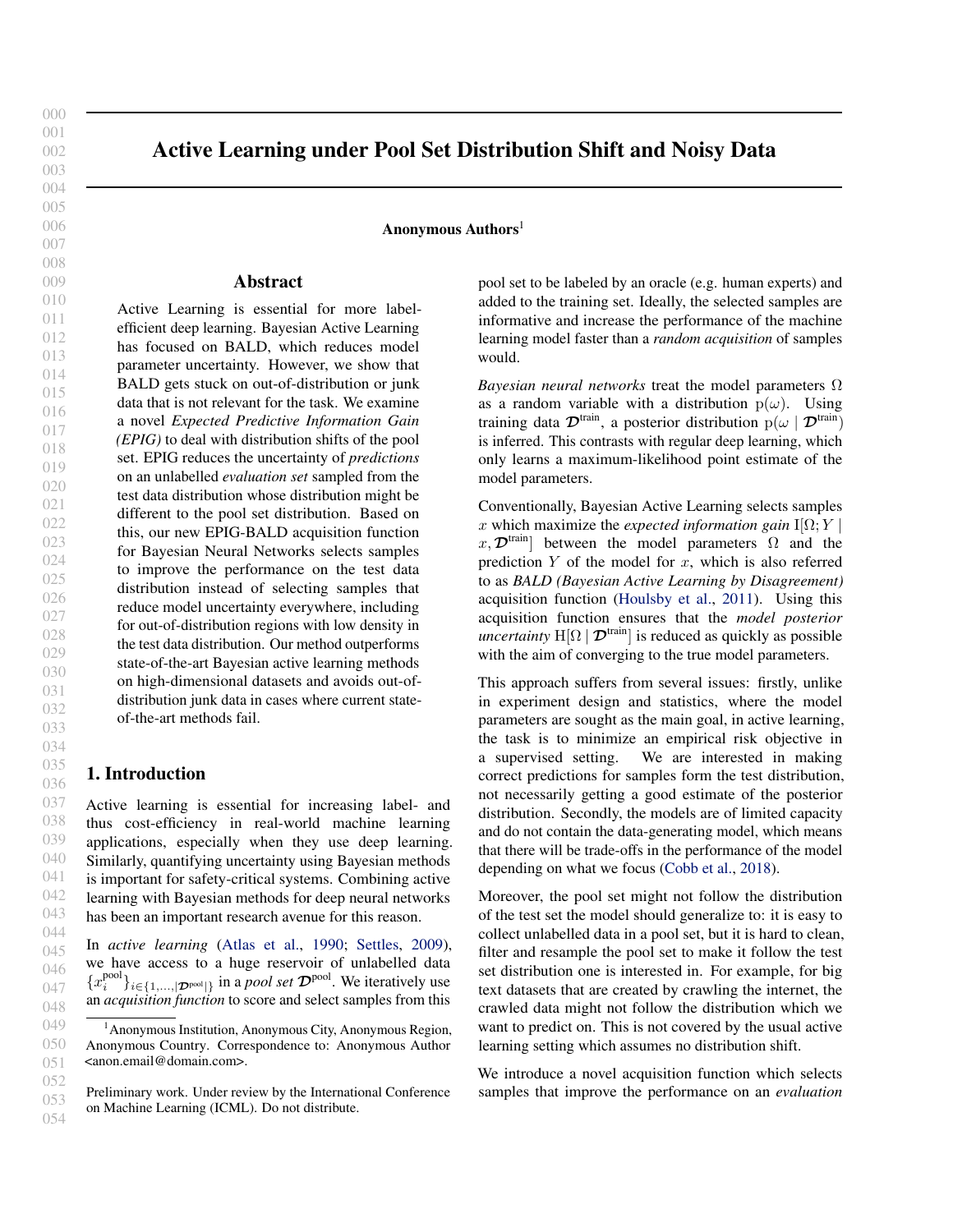### Active Learning under Pool Set Distribution Shift and Noisy Data

<span id="page-1-0"></span>

Figure 1. *Expected Information Gain (BALD) vs Expected Predictive Information Gain.* EPIG acquires samples near the evaluation set.

Figure 2. *Ablation: EPIG vs EPIG-BALD with Bayesian Neural Networks on MNIST.* EPIG does not perform better than uniform acquisition.

set  $\mathcal{D}^{\text{eval}}$ , which is unlabeled<sup>1</sup> and whose samples  ${x_i^{\text{eval}}}_{i \in \{1,...,|\mathcal{D}^{\text{eval}}|\}}$  follow the test data distribution: the Expected Predictive Information Gain (EPIG)  $\mathop{\rm I}\nolimits[\{Y_i^{\rm eval}\}_i;Y]$  $x, \{x_i^{\text{eval}}\}_i, \mathcal{D}^{\text{train}}$  between the evaluation set  $\mathcal{D}^{\text{eval}}$  and a candidate sample  $x$ . We show that EPIG avoids acquiring samples that only reduce the model uncertainty in outof-distribution regions with low density in the test data distribution and that EPIG is directly connected to selecting samples that help minimze the generalization loss.

In fig. 1, we show a toy example which visualizes the difference between the Expected Information Gain and our new Predictive Information Gain. Whereas BALD acquires samples outside the evaluation set, EPIG correctly focuses on acquiring samples that meaningfully reduce the uncertainty for the evaluation set.

088 089 090 091 092 The expected predictive information gain can be viewed as a version of the expected information gain I[ $\Omega$ ;  $Y | x, \mathcal{D}^{\text{train}}$ ] (BALD) where the predictions on the evaluation set take the place of the model parameters. The model parameters become nuisance variables, as we do not care about learning the true model parameters in this setting: we only care about learning the model parameters insofar as they allow us to make correct future predictions on the data distribution of the unlabelled evaluation set  $\mathcal{D}^{\text{eval}}$ .

093 094 095 To expand EPIG to high-dimensional datasets and deep learning, we show that

$$
\begin{aligned} \mathbf{I}[\{Y_i^{\text{eval}}\}_i; Y \mid x, \{x_i^{\text{eval}}\}_i, \mathcal{D}^{\text{train}}] &= \\ &= \mathbf{I}[\{Y_i^{\text{eval}}\}_i; Y; \Omega \mid x, \{x_i^{\text{eval}}\}_i, \mathcal{D}^{\text{train}}], \end{aligned}
$$

099 100 101 102 103 and use the triple mutual information  $\mathbb{I}[\{Y_i^{\text{eval}}\}_i;Y;\Omega]$  $x, \{x_i^{\text{eval}}\}_i, \mathcal{D}^{\text{train}}$  (EPIG-BALD) to evaluate EPIG in a tractable way for Bayesian parametric models with approximate posteriors. We decompose  $\mathcal{I}[\{Y_i^{\text{eval}}\}_i;Y; \Omega]$  $x, \{x_i^{\text{eval}}\}_i, \mathcal{D}^{\text{train}}]$  into two tractable BALD terms:

104 105 106 107  $\mathop{\rm I}\nolimits[\{Y_i^{\rm eval}\}_i; Y; \Omega \mid x, \{x_i^{\rm eval}\}_i, \boldsymbol{\mathcal{D}}^{\rm train}]$  $= \mathrm{I}[\Omega;Y \mid x, \mathcal{D}^{\mathrm{train}}]-\mathrm{I}[\Omega;Y \mid x, \{Y^{\mathrm{eval}}_i\}_i, \{x^{\mathrm{eval}}_i\}_i, \mathcal{D}^{\mathrm{train}}].$ 



Figure 3. *(Batch)BALD vs (Batch)EPIG-BALD on RepeatedMNIST (MNISTx2) with batch acquisition size 5.* EPIG-BALD outperforms BALD. However, EPIG does not perform well with BNNs as explained in [§4.2.](#page-4-0)

The first BALD term measures the epistemic uncertainty of the model at  $x$ . The second BALD term is a conditional mutual information over pseudo-label variables  $\{Y_i^{\text{eval}}\}_i$ for the evaluation set  $\{x_i^{\text{eval}}\}_i$ . We will show that we can approximate this term tractably by training a separate model using self-distillation<sup>2</sup>. As BALD captures epistemic uncertainty, intuitively, the first term is large when the model has high epistemic uncertainty about its prediction at  $x$ , and learning the true label would thus be informative for the model, while the second term captures the epistemic uncertainty about the model's prediction at x assuming we had obtained labels for the evaluation set. This second term is small when  $x$  is similar to the evaluation set and the model can explain it well given the pseudo-labels. Together EPIG-BALD (and thus EPIG) is large when the first term is large and the second term is small, so the sample  $x$  is both informative for the model and similar to an element in the evaluation set.

Beyond introducing a novel and intuitive acquisition function, we show that we outperform BALD and other acquisition functions both in standard experimental settings with high-dimensional data as well as new experimental settings in which there is a distribution shift between the pool set and test set distribution. When the pool set is imbalanced or contains junk or noisy data, state-of-theart acquisition functions repeatedly select junk samples and waste acquisitions on OoD or noisy data, while our method performs well and follows the distribution of the evaluation set. This allows EPIG-BALD to work directly from unfiltered pool set data as long as an unlabelled curated evaluation set of smaller size can be provided. This is of particular interest for practical applications as data cleaning and filtering is expensive.

096 097 098

<sup>&</sup>lt;sup>1</sup>We distinguish the evaluation set  $\mathcal{D}^{eval}$  from a *validation set* as the latter is commonly understood to be labelled.

 $2$ If we had labels for the evaluation set, we could train with those. However, this would reduce the label efficiency of our active learning algorithm.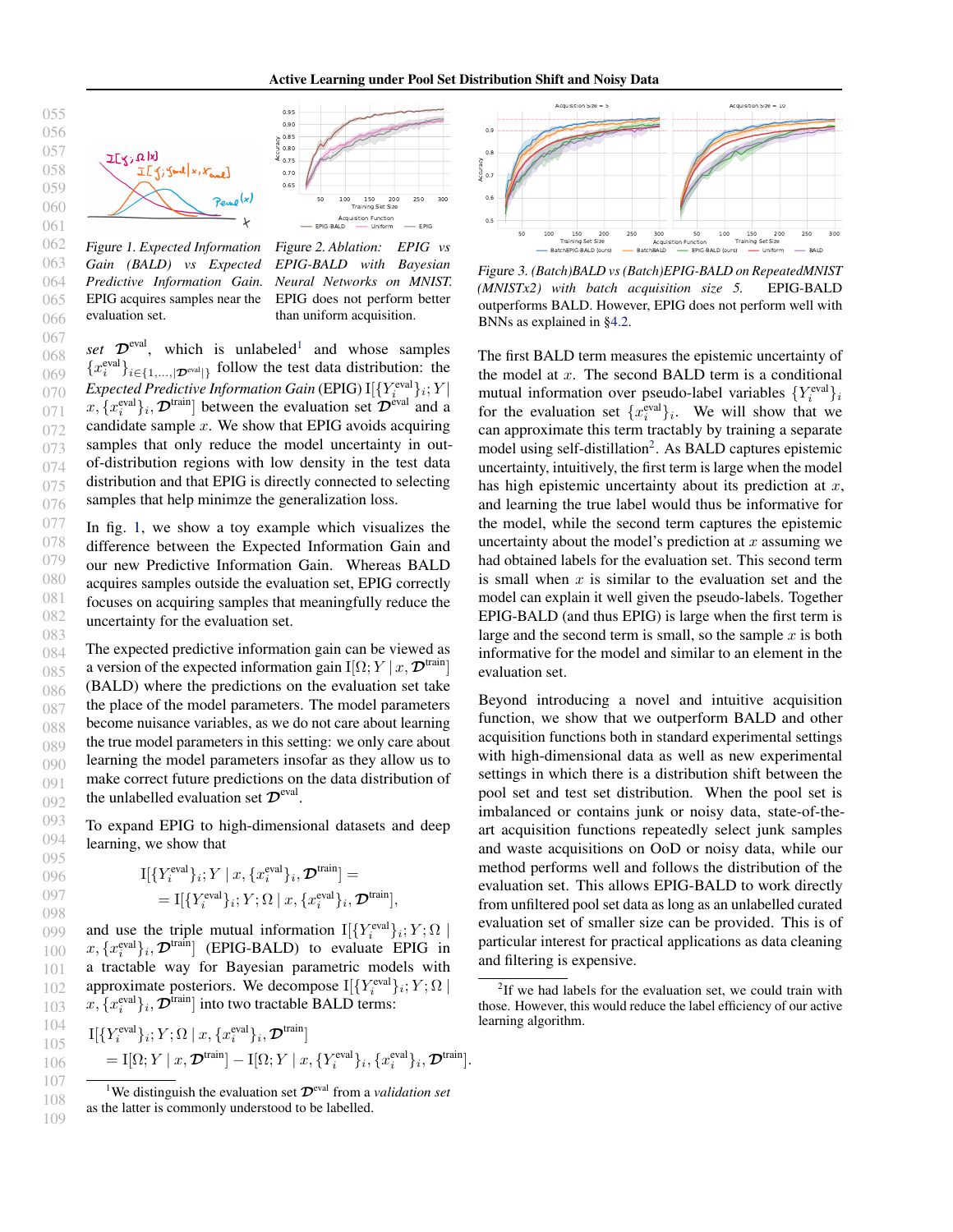#### 110 2. Related Work

111 112 113 114 The Expected Information Gain was introduced in Bayesian optimal experiment design by [Lindley](#page-6-0) [\(1956\)](#page-6-0). While Expected Information Gain focuses on the formulation of the mutual information term as a reduction in model posterior uncertainty given a potential sample, in active learning, BALD was introduced as a tractable formulation of the same term, with the focus on measuring the level of model disagreement for a given sample as a proxy of epistemic uncertainty [\(Houlsby et al.,](#page-6-0) [2011\)](#page-6-0). For highdimensional data, BALD has been extended to Bayesian deep learning models using Monte-Carlo dropout [\(Gal](#page-6-0) [et al.,](#page-6-0) [2017\)](#page-6-0). BALD was further extended to BatchBALD to correctly capture redundancies in the batch acquisition setting [\(Kirsch et al.,](#page-6-0) [2019\)](#page-6-0).

The predictive information as mutual information between the past and future was introduced by [Bialek and Tishby](#page-6-0) [\(1999\)](#page-6-0) and has been used in reinforcement learning to increase sample efficienc [\(Lee et al.,](#page-6-0) [2020\)](#page-6-0). In Bayesian optimization with Gaussian Processes, an information gain is usually computed between potential query candidates and the already acquired points [\(Srinivas et al.,](#page-6-0) [2009\)](#page-6-0).

To our knowledge, within (Bayesian) Active Learning, EPIG and EPIG-BALD are novel and have not been examined, previously.

### 3. Background

In this section, we revisit Bayesian deep learning and active learning.

Bayesian Neural Networks. The model parameters are treated as a random variable  $\Omega$  with prior distribution  $p(\omega)$ . We denote the training set  $\mathcal{D}^{train} =$  $\{(x_i^{\text{train}}, y_i^{\text{train}})\}_{1,\ldots,i \in |\mathcal{D}^{\text{train}}|}$ , where  $\{x_i^{\text{train}}\}_{i \in \{1,\ldots,|\mathcal{D}^{\text{train}}|\}}$ are the input samples and  $\{y_i^{\text{train}}\}_{i \in \{1,\dots,|\mathcal{D}^{\text{train}}|\}}$  the labels or targets. The probabilistic model is  $p(y, x, \omega) = p(y)$  $x, \omega$ ) p( $\omega$ ) p(x), where x and y are outcomes for the random variables  $X$  and  $Y$  denoting the input and label, respectively. We are only interested in discriminative models and do not explicitly model  $p(x)$  but use empirical sample distributions instead.

To include multiple labels and inputs, we expand the model to joints of random variables  $\{x_i\}_{i\in I}$  and  $\{y_i\}_{i\in I}$  obtaining

$$
p({y_i}_i, {x_i}_i, \omega) = \prod_{i \in I} p(y_i | x_i, \omega) p(x_i) p(\omega).
$$

162 The posterior parameter distribution  $p(\omega \mid \mathcal{D}^{train})$  is determined via Bayesian inference. We obtain  $p(\omega | \mathcal{D}^{\text{train}})$ using Bayes' theorem:

$$
p(\omega \mid \mathcal{D}^{train}) \propto p(\{y_i^{train}\}_i \mid \{x_i^{train}\}_i, \omega) p(\omega).
$$

which allows for predictions by marginalizing over  $\Omega$ :

$$
p(y \mid x, \mathcal{D}^{\text{train}}) = \mathbb{E}_{\omega \sim p(\omega \mid \mathcal{D}^{\text{train}})} p(y \mid x, \omega).
$$

Exact Bayesian inference is intractable in deep learning, and we use variational inference for approximate inference using a variational distribution q( $\omega$ ). We determine q( $\omega$ ) by minimizing the following KL divergence:

$$
D_{KL}(q(\omega) \parallel p(\omega | \mathbf{\mathcal{D}}^{train})) =
$$
  
=  $\mathbb{E}_{q(\omega)}[-\underbrace{\log p((\{y_i^{\text{train}}\}_i) | (\{x_i^{\text{train}}\}_i), \omega)}_{\text{likelihood}}] + \underbrace{D_{KL}(q(\omega) \parallel p(\omega))}_{\text{prior regularization}} + \underbrace{\log p(\mathbf{\mathcal{D}}^{\text{train}})}_{\text{model evidence}} \geq 0.$ 

We can use the local reparameterization trick and Monte-Carlo dropout for  $q(\omega)$  in a deep learning context.

Batch Active Learning. Generally, samples are acquired in batches to avoid retraining the model all the time. We score possible candidate batches x batch of *acquisition batch size* b using an acquisition function  $a({x_i^{\text{batch}}}_i)_i, p(\omega | \mathcal{D}^{\text{train}}))$  and pick the highest scoring batch:

$$
\argmax_{\{x_i^{\text{batch}}\}_{i \in \{1,\ldots,b\}} \subseteq \mathcal{D}^{\text{pool}}} a(\{x_i^{\text{batch}}\}_i, \text{p}(\omega \mid \mathcal{D}^{\text{train}}))
$$

BALD was introduced as a one-sample acquisition function of the expected information gain between the prediction  $Y<sup>batch</sup>$  for an input  $x<sup>batch</sup>$  and the stochastic model parameters  $\Omega$ : I[Y<sup>batch</sup>;  $\Omega \mid x^{\text{batch}}, \mathcal{D}^{\text{train}}]$ . This was trivially extended to batch acquisition by selecting the top-k highest scorers as a batch [\(Gal et al.,](#page-6-0) [2017\)](#page-6-0). In [Kirsch et al.](#page-6-0) [\(2019\)](#page-6-0), this approach was shown to lead to the selection of redundant samples, and instead the one-sample case was canonically extended to the batch acquisition case using the expected information gain between the *joint* of the predictions  $\{Y_i^{\text{batch}}\}_i$  for the batch candidates  $\{x_i^{\text{batch}}\}_i$  and the model parameters Ω (*BatchBALD*):

$$
a_{\text{BatchBAD}}(\{x_i^{\text{batch}}\}_i, \mathbf{p}(\Omega \mid \mathcal{D}^{\text{train}})) :=
$$
  
=  $\mathbf{I}[\{Y_i^{\text{batch}}\}_i; \Omega \mid \{x_i^{\text{batch}}\}_i, \mathcal{D}^{\text{train}}]$   
=  $\mathbf{I}[Y_1^{\text{batch}}, \dots, Y_b^{\text{batch}}; \Omega \mid x_1^{\text{batch}}, \dots, x_b^{\text{batch}}, \mathcal{D}^{\text{train}}].$ 

In practice, samples and batches are selected greedily because the information gain is submodular, and greedy selection is  $1 - \frac{1}{e}$  optimal [\(Krause and Golovin,](#page-6-0) [2014\)](#page-6-0).

**Notation.** Instead of  $\{Y_i^{\text{eval}}\}_i$ ,  $\{x_i^{\text{eval}}\}_i$ , we will write  $Y^{\text{eval}}$ ,  $x^{\text{eval}}$  and so on to to cut down on notation. Like above, all terms can be canonically extended to sets by substituting the joint. We provide the full derivations in the appendix. Also note again that lower-case variables like  $y^{\text{eval}}$  are outcomes and upper-case variables like  $Y^{\text{eval}}$  are random variables, with the exception of the datasets  $\mathcal{D}^{\text{pool}}, \mathcal{D}^{\text{train}},$  etc, which are sets of outcomes.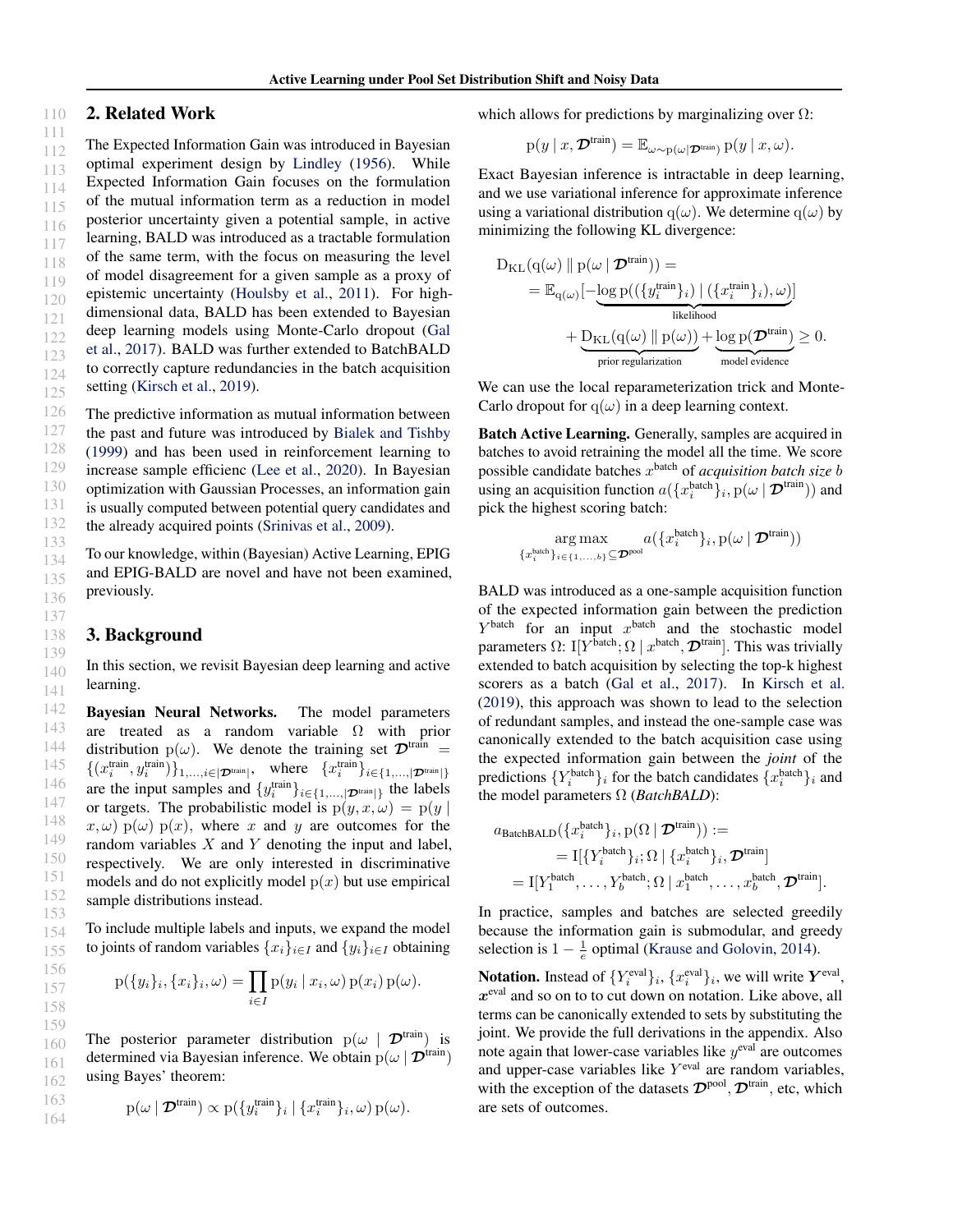## 4. Method

We introduce the novel *Expected Predictive Information Gain (EPIG)* acquisition function, provide intuitions, and show how it can be computed. However, we also argue that is not feasible to compute EPIG with approximate Bayesian posteriors in practice, and hence introduce EPIG-BALD, which works for approximate Bayesian posteriors. Finally, we present an approximation that allows us to evaluate EPIG-BALD on Bayesian neural networks efficiently.

### 4.1. Expected Predictive Information Gain

In supervised learning, we want to minimize the generalization loss:  $H(p_{data}(X, Y) || p(Y | X))$ , the crossentropy between the true test data distribution and our model's predictive distribution:

$$
\text{H}(\text{p}_{\text{data}}(Y,X)\Vert \text{p}(Y|X)):=\mathbb{E}_{\text{p}_{\text{data}}(y,x)}\left[-\log \text{p}(y|x)\right].
$$

184 185 The data distribution is available to us as the empirical sample distribution  $\hat{p}_{test}(x)$ , the test set.

186 187 188 189 190 191 192 193 The main idea of EPIG is to reduce the uncertainty of our model's predictions for samples that follow the test data distribution. Hence, we introduce an unlabeled *evaluation set*  $\mathcal{D}^{eval} = \{x_i^{eval}\}_{i \in \{1,...,|\mathcal{D}^{eval}|\}}$  which follows the distribution of the test set and provides us with an empirical sample distribution  $\hat{p}_{eval}(x)$ . We use this distribution to determine our active learning acquisitions.

194 195 196 EPIG is a natural objective that is connected to the generalization loss on the test distribution. Assuming we had a label  $y^{\text{eval}}$  for every  $x^{\text{eval}}$ , we could write:

$$
\mathrm{H}(\mathrm{p}_{\mathrm{test}}(Y,X)\parallel \mathrm{p}(Y\mid X))\approx \mathrm{H}(\hat{\mathrm{p}}_{\mathrm{eval}}(Y,X)\parallel \mathrm{p}(Y\mid X)),
$$

for any model distribution  $p(\omega)$ . In active learning, we want to acquire a set of new training samples  $x^{\text{batch}}$  from the pool set which minimize the generalization loss, i.e. the cross-entropy on the test distribution:

$$
\mathop{\arg\min}_{\boldsymbol{x}^{\text{batch}} \subseteq x^{\text{pool}}} \frac{\text{H}(\text{p}_{\text{test}}(X, Y) \parallel \text{p}(Y \mid X, \boldsymbol{y}^{\text{batch}}, \boldsymbol{x}^{\text{batch}}, \boldsymbol{\mathcal{D}}^{\text{train}}))}{\approx \text{H}(\hat{\text{p}}_{\text{eval}}(X, Y) \parallel \text{p}(Y \mid X, \boldsymbol{y}^{\text{batch}}, \boldsymbol{x}^{\text{batch}}, \boldsymbol{\mathcal{D}}^{\text{train}}))},
$$

207 208 209 210 211 212 213 where we have assumed that we know the labels  $y^{\text{batch}}$ . However, we do not know the labels  $y^{\text{batch}}$  a-priori. Instead we approximate this by taking the expectation over the predicted labels for  $x^{\text{batch}}$  using the current model  $p(y^{\text{batch}} |$  $x^{\text{batch}}, \mathcal{D}^{\text{train}})$ . Similarly, we also do not know the labels for  $y^{\text{eval}}$  and can compute the expectation over their predictions instead.

$$
\begin{array}{ll}\n\text{214} & \text{H}(\hat{\mathbf{p}}_{\text{eval}}(X,Y) \parallel \mathbf{p}(Y \mid X, \mathbf{y}^{\text{batch}}, \mathbf{x}^{\text{batch}}, \mathbf{D}^{\text{train}})) \\
\text{215} & = \mathbb{E}_{\mathbf{y}^{\text{eval}}, \mathbf{x}^{\text{eval}} \sim \hat{\mathbf{p}}_{\text{eval}}(\mathbf{y}^{\text{eval}}, \mathbf{x}^{\text{eval}}) \mathbf{H}[\mathbf{y}^{\text{eval}}, \mathbf{y}^{\text{eval}}, \mathbf{y}^{\text{batch}}, \mathbf{x}^{\text{batch}}, \mathbf{D}^{\text{train}}] \\
\text{217} & \approx \mathbb{E}_{\mathbf{x}^{\text{eval}} \sim \hat{\mathbf{p}}_{\text{eval}}(\mathbf{x}^{\text{eval}}) \mathbf{H}[\mathbf{Y}^{\text{eval}}, \mathbf{y}^{\text{eval}}, \mathbf{Y}^{\text{batch}}, \mathbf{x}^{\text{batch}}, \mathbf{D}^{\text{train}}] \\
\text{218} & \geq \mathbf{H}[\mathbf{Y}^{\text{eval}} \mid \mathbf{x}^{\text{eval}}, \mathbf{Y}^{\text{batch}}, \mathbf{x}^{\text{batch}}, \mathbf{D}^{\text{train}}].\n\end{array}
$$

Minimizing this conditional entropy is equivalent to maximizing the expected predictive information gain I[ $Y^{\text{eval}}$ ;  $Y^{\text{batch}} \mid x^{\text{eval}}, x^{\text{batch}}, \mathcal{D}^{\text{train}}]$ . The bound is not tight when there is redundancy between the samples according to the model: I[ $Y_i^{\text{eval}}$ ;  $Y_j^{\text{eval}} \mid x_i^{\text{eval}}, x_j^{\text{eval}}, \mathcal{D}^{\text{train}} \rbrack \neq 0$ . In the infinite data limit, the bound is tight, however.

Definition 4.1. *The* Expected Predictive Information Gain (EPIG) *is the expected information gain between the predictions* Y *batch for the batch candidate samples and the predictions* Y *eval for the unlabeled evaluation set:*

$$
\mathrm{I}[\boldsymbol{Y}^{eval};\boldsymbol{Y}^{batch} \mid \boldsymbol{x}^{eval}, \boldsymbol{x}^{batch}, \boldsymbol{\mathcal{D}}^{train}]. \qquad (1)
$$

Lemma 4.2. *EPIG is submodular.*

*Proof.* This follows analogously to the proof for the submodularity of (Batch)BALD in [Kirsch et al.](#page-6-0) [\(2019\)](#page-6-0).  $\Box$ 

This mutual information does not directly depend on the model parameters: the model parameters are marginalized out as a nuisance variables. Because EPIG is submodular, greedy sample acquisition is  $1 - \frac{1}{e}$  optimal. Note that while the unlabeled *evaluation set*  $\mathcal{D}^{eval} = \{x_i^{eval}\}_{i \in \{1,...,|\mathcal{D}^{eval}|\}}$ follows the distribution of the test set, the pool set might follow a different distribution.

Expected Reduction of Predictive Uncertainty for the Evaluation Set. We can rewrite EPIG as

$$
I[\boldsymbol{Y}^{\text{eval}}; \boldsymbol{Y}^{\text{batch}} \mid \boldsymbol{x}^{\text{eval}}, \boldsymbol{x}^{\text{batch}}, \boldsymbol{\mathcal{D}}^{\text{train}}] =
$$
  
= H[\boldsymbol{Y}^{\text{eval}} \mid \boldsymbol{x}^{\text{eval}}, \boldsymbol{\mathcal{D}}^{\text{train}}] \quad (1) (2)  
- H[\boldsymbol{Y}^{\text{eval}} \mid \boldsymbol{x}^{\text{eval}}, \boldsymbol{Y}^{\text{batch}}, \boldsymbol{x}^{\text{batch}}, \boldsymbol{\mathcal{D}}^{\text{train}}] \quad (2),

where  $(2)$  is the conditional entropy over the (joint) R.V.s Y<sup>eval</sup> and Y<sup>batch</sup>. The difference between the two terms then measures the reduction in prediction uncertainty for the evaluation set when taking into account the batch set: when it is high, it means that the batch set tells us a lot about the evaluation set. Intuitively, this reduction will be larger when batch candidate samples are similar to the samples in the evaluation set. Conversely, it is  $= 0$  exactly when  $Y^{\text{eval}} \perp Y^{\text{batch}} \mid x^{\text{eval}}, x^{\text{batch}}, \mathcal{D}^{\text{train}}.$ 

Evaluating the Predictive Information Gain. Even though  $(1)$  in eq. (2) above is constant for fixed  $\mathcal{D}^{train}$ and  $x^{eval}$ , it is impractical to reevaluate  $(2)$  and perform a Bayesian inference step for each potential batch. Luckily, the mutual information is symmetric in its arguments, and we can expand it the other way, which yields:

$$
I[\boldsymbol{Y}^{\text{eval}}; \boldsymbol{Y}^{\text{batch}} \mid \boldsymbol{x}^{\text{eval}}, \boldsymbol{x}^{\text{batch}}, \boldsymbol{\mathcal{D}}^{\text{train}}] =
$$
  
= H[\boldsymbol{Y}^{\text{batch}} \mid \boldsymbol{x}^{\text{batch}}, \boldsymbol{\mathcal{D}}^{\text{train}}] (1)   
- H[\boldsymbol{Y}^{\text{batch}} \mid \boldsymbol{x}^{\text{batch}}, \boldsymbol{Y}^{\text{eval}}, \boldsymbol{x}^{\text{eval}}, \boldsymbol{\mathcal{D}}^{\text{train}}] (2),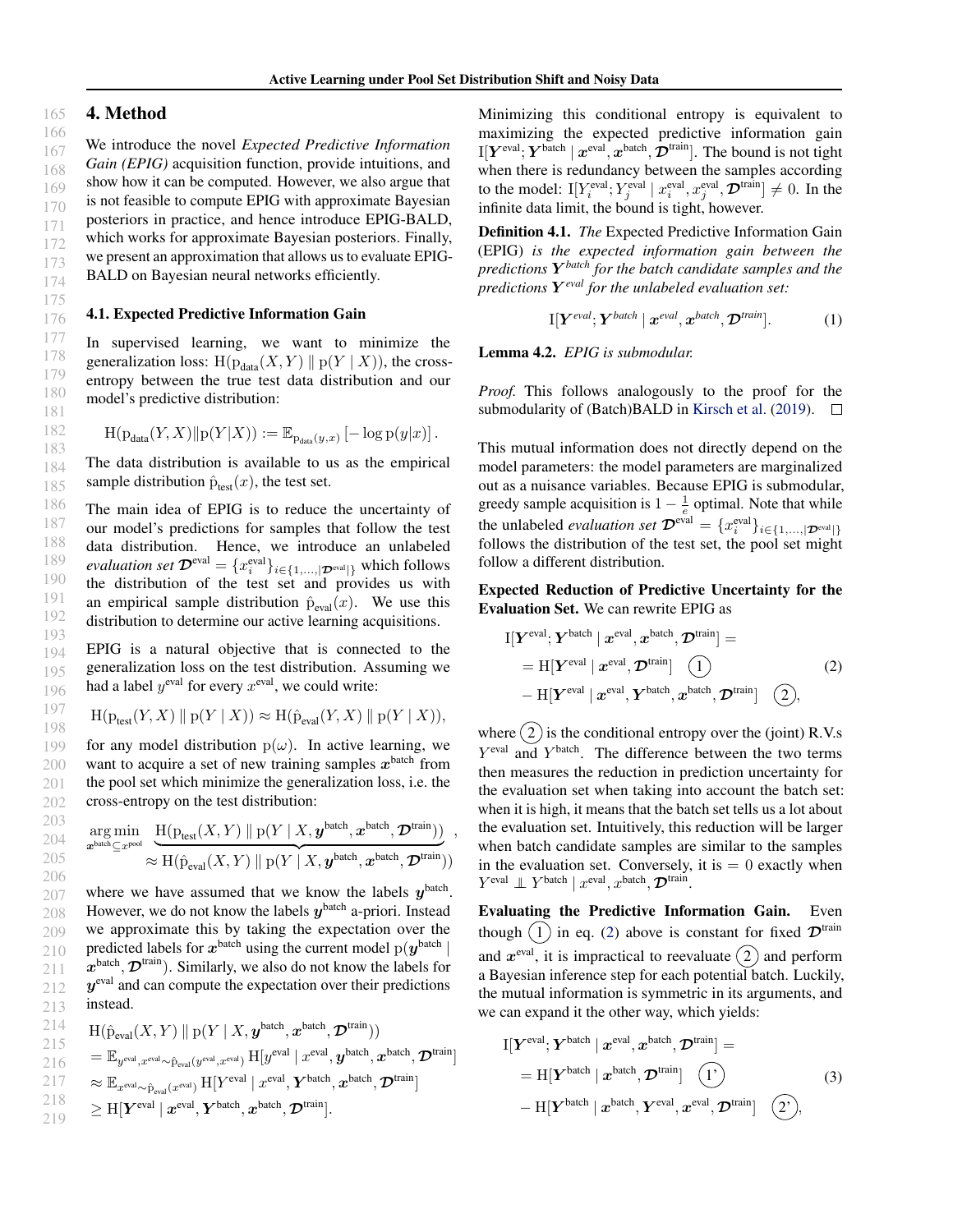<span id="page-4-0"></span> $(1')$  is simply the conditional entropy with the Bayesian model  $p(\omega | \mathcal{D}^{train})$ . To see how we can evaluate  $(2^{\prime})$ , we expand using the definition of the conditional entropy:

$$
\begin{aligned} &\mathrm{H}[\boldsymbol{Y}^{\text{batch}}\,|\, \boldsymbol{x}^{\text{batch}},\boldsymbol{Y}^{\text{eval}},\boldsymbol{x}^{\text{eval}},\boldsymbol{\mathcal{D}}^{\text{train}}]= \\ &=\mathbb{E}_{\text{p}(\boldsymbol{y}^{\text{eval}}\mid \boldsymbol{x}^{\text{eval}},\boldsymbol{\mathcal{D}}^{\text{train}})}\,\mathrm{H}[\boldsymbol{Y}^{\text{batch}}\mid \boldsymbol{x}^{\text{batch}},\boldsymbol{y}^{\text{eval}},\boldsymbol{x}^{\text{eval}},\boldsymbol{\mathcal{D}}^{\text{train}}]. \end{aligned}
$$

We take an expectation over labels  $y^{\text{eval}}$  and the conditional entropy using the Bayesian model  $p(\omega | y^{\text{eval}}, x^{\text{eval}}, \mathcal{D}^{\text{train}}).$ 

In other words, we train a model on  $\mathcal{D}^{train}$ , then sample possible joint predictions  $y^{\text{eval}}$  for the evaluation set  $x^{\text{eval}}$ and then for each such joint prediction, we evaluate the conditional entropy H[ $\boldsymbol{Y}^{\text{batch}} \mid \boldsymbol{x}^{\text{batch}}, \Omega$ ] using  $\omega \sim p(\omega \mid \Omega)$  $y^{\text{eval}}, x^{\text{eval}}, \mathcal{D}^{\text{train}})$ , which we can approximate using one variational distribution per sampled joint prediction for  $(2')$  instead of one per potential batch and sampled joint prediction in the case of  $(2)$ .

### 4.2. Triple Mutual Information: EPIG-BALD

When trying to evaluate EPIG with approximate Bayesian models like commonly used Bayesian neural network approximations, we empirically find that for variational approximations  $q_1(\omega) \approx p(\omega | \mathcal{D}^{\text{train}})$  and  $q_2(\omega) \approx p(\omega |$  $\bm{Y}^{\rm eval}, \bm{x}^{\rm eval}, \bm{\mathcal{D}}^{\rm train}$ :

$$
H(q_1(Y \mid x, \Omega)) \neq H(q_2(Y \mid x, \Omega)),
$$

even though

$$
H[Y|x,\Omega,\mathcal{D}^{\text{train}}] = H[Y|x,\Omega,\bm{Y}^{\text{eval}},\bm{x}^{\text{eval}},\mathcal{D}^{\text{train}}]
$$

as  $Y \perp \!\!\!\! \perp Y^{\text{eval}} \mid x, x^{\text{eval}}, \omega$ . We can take this into account with the following triple mutual information which includes the model parameters explicitly:

Definition 4.3. *We define EPIG-BALD as the triple mutual information between predictions on the evaluation set, predictions on the batch set, and model parameters:*

$$
I[Y^{eval}; Y^{batch}; \Omega \mid x^{batch}, x^{eval}, \mathcal{D}^{train}]. \tag{4}
$$

Lemma 4.4. *We have:*

$$
\begin{aligned} \mathrm{I}[\boldsymbol{Y}^{eval};\boldsymbol{Y}^{batch};\Omega\mid\boldsymbol{x}^{batch},\boldsymbol{x}^{eval},\boldsymbol{\mathcal{D}}^{train}] = \\ = \mathrm{I}[\boldsymbol{Y}^{eval};\boldsymbol{Y}^{batch}\mid\boldsymbol{x}^{batch},\boldsymbol{x}^{eval},\boldsymbol{\mathcal{D}}^{train}], \end{aligned}
$$

*so EPIG-BALD = EPIG, and EPIG-BALD is submodular.*

*Proof.* We can expand this term using the properties of a triple mutual information to:

$$
\begin{aligned} \mathrm{I}[\boldsymbol{Y}^\mathrm{eval};\boldsymbol{Y}^\mathrm{batch};\Omega\mid\boldsymbol{x}^\mathrm{batch},\boldsymbol{x}^\mathrm{eval},\boldsymbol{\mathcal{D}}^\mathrm{train}] &= \\ &= \mathrm{I}[\boldsymbol{Y}^\mathrm{eval};\boldsymbol{Y}^\mathrm{batch}\mid\boldsymbol{x}^\mathrm{batch},\boldsymbol{x}^\mathrm{eval},\boldsymbol{\mathcal{D}}^\mathrm{train}] \\ &-\underbrace{\mathrm{I}[\boldsymbol{Y}^\mathrm{eval};\boldsymbol{Y}^\mathrm{batch}\mid\boldsymbol{x}^\mathrm{batch},\boldsymbol{x}^\mathrm{eval},\Omega,\boldsymbol{\mathcal{D}}^\mathrm{train}]}_{=0}] \\ &= \mathrm{I}[\boldsymbol{Y}^\mathrm{eval};\boldsymbol{Y}^\mathrm{batch}\mid\boldsymbol{x}^\mathrm{batch},\boldsymbol{x}^\mathrm{eval},\boldsymbol{\mathcal{D}}^\mathrm{train}], \end{aligned}
$$

where we have used the independence  $Y^{\text{eval}} \perp Y^{\text{batch}}$  $\boldsymbol{x}^{\text{eval}}, \boldsymbol{x}^{\text{batch}}, \Omega.$ П

Evaluating EPIG-BALD. We obtain a more tractable version by expanding while conditioning on  $Y^{\text{eval}}$ :

$$
\begin{aligned} \mathrm{I}[\boldsymbol{Y}^\text{eval};\boldsymbol{Y}^\text{batch};\Omega\mid\boldsymbol{x}^\text{batch},\boldsymbol{x}^\text{eval},\boldsymbol{\mathcal{D}}^\text{train}] \\ & = \mathrm{I}[\boldsymbol{Y}^\text{batch};\Omega\mid\boldsymbol{x}^\text{batch},\boldsymbol{\mathcal{D}}^\text{train}] \\ & - \mathrm{I}[\boldsymbol{Y}^\text{batch};\Omega\mid\boldsymbol{x}^\text{batch},\boldsymbol{Y}^\text{eval},\boldsymbol{x}^\text{eval},\boldsymbol{\mathcal{D}}^\text{train}]. \end{aligned}
$$

Both terms are BALD terms now, except that the second one is a conditional mutual information over  $Y^{\text{eval}}$ . Again, using the definition of the conditional entropy, we expand this term to clarify how to evaluate it:

$$
\begin{aligned} & \mathrm{I}[\boldsymbol{Y}^{\text{batch}};\Omega\mid \boldsymbol{x}^{\text{batch}},\boldsymbol{Y}^{\text{eval}},\boldsymbol{x}^{\text{eval}},\boldsymbol{\mathcal{D}}^{\text{train}}] \\ & = \mathbb{E}_{\mathrm{p}(\boldsymbol{y}^{\text{eval}}|\boldsymbol{x}^{\text{eval}},\boldsymbol{\mathcal{D}}^{\text{train}})}\,\mathrm{I}[\boldsymbol{Y}^{\text{batch}};\Omega\mid \boldsymbol{x}^{\text{batch}},\boldsymbol{y}^{\text{eval}},\boldsymbol{x}^{\text{eval}},\boldsymbol{\mathcal{D}}^{\text{train}}]. \end{aligned}
$$

This an expectation of BALD scores for models  $p(\omega)$  $\bm{y}^{\text{eval}}, \bm{x}^{\text{eval}}, \overline{\bm{\mathcal{D}}}^{\text{train}}) \text{ over } \bm{y}^{\text{eval}} \sim \text{p}(\bm{y}^{\text{eval}} \mid \bm{x}^{\text{eval}}, \overline{\bm{\mathcal{D}}}^{\text{train}}).$ 

Expected Reduction of Epistemic Uncertainty of the Evaluation set. In addition to the intuition provided in [§1,](#page-0-0) we see that by conditioning on  $Y^{\text{batch}}$  instead of  $Y^{\text{eval}}$ we obtain:

$$
\begin{aligned} \mathbf{I}[\boldsymbol{Y}^{\text{eval}};\boldsymbol{Y}^{\text{batch}};\Omega\mid\boldsymbol{x}^{\text{batch}},\boldsymbol{x}^{\text{eval}},\boldsymbol{\mathcal{D}}^{\text{train}}] = \\ &= \mathbf{I}[\boldsymbol{Y}^{\text{eval}};\Omega\mid\boldsymbol{x}^{\text{eval}},\boldsymbol{\mathcal{D}}^{\text{train}}] \\ &- \mathbf{I}[\boldsymbol{Y}^{\text{eval}};\Omega\mid\boldsymbol{x}^{\text{eval}},\boldsymbol{Y}^{\text{batch}},\boldsymbol{x}^{\text{batch}},\boldsymbol{\mathcal{D}}^{\text{train}}] . \end{aligned}
$$

Since BALD is known to measure epistemic uncertainty [\(Smith and Gal,](#page-6-0) [2018\)](#page-6-0), maximizing EPIG-BALD (and thus EPIG) selects a batch which reduces the epistemic uncertainty for predictions on the evaluation set the most (as  $I[Y<sup>eval</sup>; \Omega | x<sup>eval</sup>, \mathcal{D}<sup>train</sup>] = \text{const independently of } x<sup>batch</sup>).$ 

## 4.3. Estimating I $[Y^{\text{batch}}; \Omega \mid x^{\text{batch}}, Y^{\text{eval}}, x^{\text{eval}}, \mathcal{D}^{\text{train}}]$

We want to find a model approximation  $\Omega$  with distribution  $q(\hat{\omega})$ , such that for all possible batch sets, we have:

$$
\mathrm{I}[\boldsymbol{Y}^{\text{batch}};\Omega|\boldsymbol{x}^{\text{batch}},\boldsymbol{Y}^{\text{eval}},\boldsymbol{x}^{\text{eval}},\boldsymbol{\mathcal{D}}^{\text{train}}]\approx \mathrm{I}[\boldsymbol{Y}^{\text{batch}};\hat{\Omega}|\boldsymbol{x}^{\text{batch}}].
$$

We note two properties of this conditional mutual information and the underlying models  $p(\Omega)$  $y^{\rm eval}, x^{\rm eval}, \mathcal{D}^{\rm train})$  for different  $y^{\rm eval} \sim {\rm p}(y^{\rm eval} \,|\, \mathcal{D}^{\rm train})$ :

- 1. marginalizing  $p(\Omega | y^{\text{eval}}, x^{\text{eval}}, \mathcal{D}^{\text{train}})$  over all possible  $y^{\text{eval}}$  yields the predictions of the original posterior  $p(\Omega)$  $\mathcal{D}^{train}$ ), so we would like  $\mathbb{E}_{q(\hat{\Omega})} p(y | x, \hat{\omega}) = p(y | \hat{\omega})$  $x, \mathcal{D}^{\text{train}})$ ; and
- 2.  $\mathbf{I}[Y;\Omega] \mid x, Y^{\text{eval}}, x^{\text{eval}}, \mathcal{D}^{\text{train}}] \leq \mathbf{I}[Y;\Omega] \mid x, \mathcal{D}^{\text{train}}],$ and when  $x \in$  $x^{\text{eval}}$ , we expect  $I[Y; \Omega]$  $\mathcal{X}, \boldsymbol{Y}^{\text{eval}}, \boldsymbol{x}^{\text{eval}}, \boldsymbol{\mathcal{D}}^{\text{train}}] \quad \ll \quad \text{I}[Y; \Omega \; \mid \; x, \boldsymbol{\mathcal{D}}^{\text{train}}]. \quad \quad \text{In}$ other words, the epistemic uncertainty of evaluation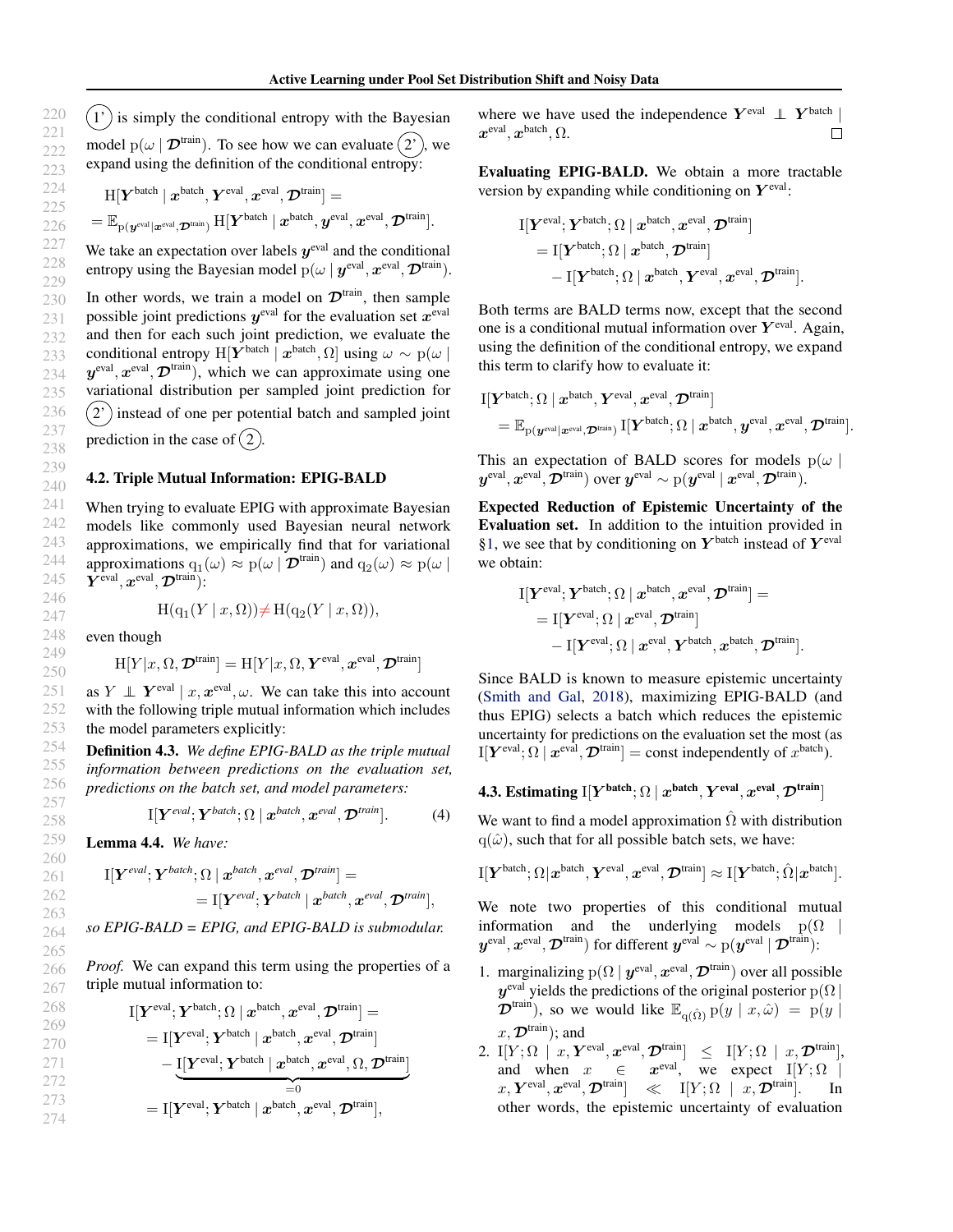Active Learning under Pool Set Distribution Shift and Noisy Data

<span id="page-5-0"></span>

Figure 4. *MNIST and FashionMNIST pairings with OoD rejection or exposure.* EPIG-BALD performs better than BALD. 5 trials.

samples  $x^{\text{eval}}$  ought to decrease when we also train on the evaluation set (using pseudo-labels  $y^{\text{eval}}$ ), and we would expect the same for  $\hat{\Omega}$ .

Hence, as a tractable approximation for  $\Omega$ , we choose to use *self-distillation*, where we train a model with  $\mathcal{D}^{train}$  and the predictions of the original model  $p(\Omega | \mathcal{D}^{\text{train}})$  on  $\mathbf{x}^{\text{eval}}$ using a KL-divergence loss. The resulting model posterior  $\hat{\Omega}$  fulfills both properties described above.

## 5. Empirical Validation

We evaluate the performance of EPIG and EPIG-BALD using self-distillation in a regular active learning setting and under distribution shift. We also provide an ablation with different evaluation set sizes.

Setup. We compare various Bayesian acquisition functions under batch acquisition with acquisition size 5, both using the top-k individual scores [\(Gal et al.,](#page-6-0) [2017\)](#page-6-0) and using the joint density [\(Kirsch et al.,](#page-6-0) [2019\)](#page-6-0). On MNIST and MNISTx2 (RepeatedMNIST), we use a LeNet-5 model [\(LeCun et al.,](#page-6-0) [1998\)](#page-6-0), which we train as described in [Kirsch](#page-6-0) [et al.](#page-6-0) [\(2019\)](#page-6-0). We use MC dropout models with 100 dropout samples when computing the acquisition scores.

313 314 315 316 317 318 Performance in Regular Active Learning. We compare BALD and EPIG-BALD in fig. [3](#page-1-0) on MNISTx2 and EPIG and EPIG-BALD in fig. [2](#page-1-0) on MNIST. In the regular active learning setup, there is no distribution shift between the pool set and test set, so we use all of the unlabeled pool set as evaluation set.

319 320 321 322 323 324 325 326 327 328 329 Both in the top-k and the batch variant, EPIG-BALD outperforms BALD on MNISTx2 (and also MNIST, not shown). Yet, EPIG does not perform better than uniform acquisition even on MNIST. This is because the two approximate Bayesian models are separately trained and not compatible. EPIG-BALD which is based on a difference of epistemic uncertainties works, however. We conclude that the difference in informativeness and epistemic uncertainty (via mutual information) in EPIG-BALD is more meaningful than the difference in overall uncertainty (via conditional entropy) in EPIG.

Performance in Active Learning under Distribution Shift with MNIST and FashionMNIST. We compare BALD and EPIG-BALD under distribution shift. For this, we add junk out-of-distribution data to the pool set. In this experiment, the pool set contains MNIST and FashionMNIST [\(Xiao et al.,](#page-6-0) [2017\)](#page-6-0), while the test set contains one or the other. We deal with an acquisition function attempting to acquire OoD data in two different modes: *OoD rejection* rejects OoD data from the batch and does not acquire it; while *OoD exposure* acquires OoD data with uniform targets, similar to outlier exposure methods in OoD detection [\(Hendrycks et al.,](#page-6-0) [2018\)](#page-6-0). We use an evaluation set with 2000 unlabeled samples.

EPIG-BALD outperforms BALD on in all combinations, see fig. 4a. In all cases but one, EPIG-BALD acquires fewer junk/OoD samples, see fig. 4b. The ablation in fig. 4c shows that larger evaluation sets are beneficial. Note that the evaluation set is unlabeled and thus does not count towards sample acquisitions.

We provide results for active learning on CIFAR-10 in [§A.1](#page-7-0) and for active learning under distribution shift with CIFAR-10 and SVHN in [§A.2.](#page-7-0)

### 6. Conclusion & Limitations

We have introduced a new Bayesian acquisition function which is grounded in information theory and shown that it outperforms BALD in both the regular active learning setup as well as active learning under distribution shift of the pool set. While EPIG-BALD selects fewer OoD junk samples than BALD, we would like it to select even fewer. Moreover, we need to examine additional dataset combinations and other sources of distribution shift, for example class imbalances and label noise.

### **REFERENCES**

Anonymous. Batch active learning with stochastic acquisition functions. *ICML Workshop Submission*, 2021.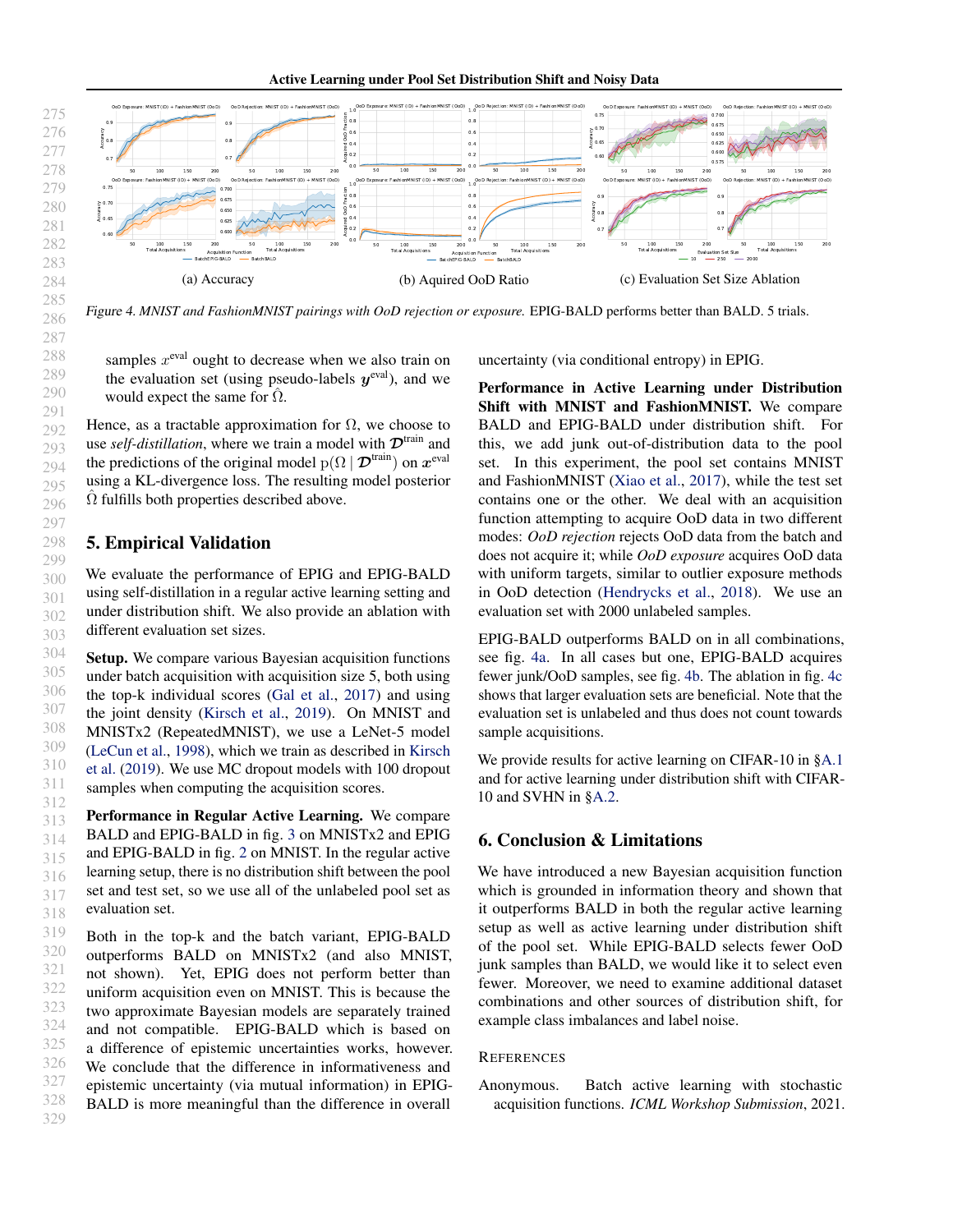Les E Atlas, David A Cohn, and Richard E Ladner. Training

digits in natural images with unsupervised feature

331 332 333 334 335 336 337 338 339 340 341 342 343 344 345 346 347 348 349 350 351 352 353 354 355 356 357 358 359 360 361 362 363 364 365 366 367 368 369 370 371 372 373 374 375 376 377 378 379 380 381 382 connectionist networks with queries and selective sampling. In *Advances in neural information processing systems*, pages 566–573. Citeseer, 1990. William Bialek and Naftali Tishby. Predictive information. *arXiv preprint cond-mat/9902341*, 1999. Adam D Cobb, Stephen J Roberts, and Yarin Gal. Losscalibrated approximate inference in bayesian neural networks. *arXiv preprint arXiv:1805.03901*, 2018. Yarin Gal, Riashat Islam, and Zoubin Ghahramani. Deep bayesian active learning with image data. In *International Conference on Machine Learning*, pages 1183–1192. PMLR, 2017. Kaiming He, Xiangyu Zhang, Shaoqing Ren, and Jian Sun. Deep residual learning for image recognition. In *Proceedings of the IEEE conference on computer vision and pattern recognition*, pages 770–778, 2016. Dan Hendrycks, Mantas Mazeika, and Thomas Dietterich. Deep anomaly detection with outlier exposure. *arXiv preprint arXiv:1812.04606*, 2018. Neil Houlsby, Ferenc Huszár, Zoubin Ghahramani, and Máté Lengyel. Bayesian active learning for classification and preference learning. *arXiv preprint arXiv:1112.5745*, 2011. Andreas Kirsch, Joost van Amersfoort, and Yarin Gal. Batchbald: Efficient and diverse batch acquisition for deep bayesian active learning. In *Advances in Neural Information Processing Systems*, pages 7024–7035, 2019. Andreas Krause and Daniel Golovin. Submodular function maximization. *Tractability*, 3:71–104, 2014. Alex Krizhevsky et al. Learning multiple layers of features from tiny images. 2009. Yann LeCun, Léon Bottou, Yoshua Bengio, and Patrick Haffner. Gradient-based learning applied to document recognition. *Proceedings of the IEEE*, 86(11):2278–2324, 1998. Kuang-Huei Lee, Ian Fischer, Anthony Liu, Yijie Guo, Honglak Lee, John Canny, and Sergio Guadarrama. Predictive information accelerates learning in rl. *arXiv preprint arXiv:2007.12401*, 2020. Dennis V Lindley. On a measure of the information provided by an experiment. *The Annals of Mathematical Statistics*, pages 986–1005, 1956. Yuval Netzer, Tao Wang, Adam Coates, Alessandro Bissacco, Bo Wu, and Andrew Y. Ng. Reading

383 384

<span id="page-6-0"></span>330

learning. In *NIPS Workshop on Deep Learning and Unsupervised Feature Learning 2011*, 2011. URL [http:](http://ufldl.stanford.edu/housenumbers/nips2011_housenumbers.pdf) [//ufldl.stanford.edu/housenumbers/](http://ufldl.stanford.edu/housenumbers/nips2011_housenumbers.pdf) [nips2011\\_housenumbers.pdf](http://ufldl.stanford.edu/housenumbers/nips2011_housenumbers.pdf).

Burr Settles. Active learning literature survey. 2009.

- Lewis Smith and Yarin Gal. Understanding measures of uncertainty for adversarial example detection. *arXiv preprint arXiv:1803.08533*, 2018.
- Niranjan Srinivas, Andreas Krause, Sham M Kakade, and Matthias Seeger. Gaussian process optimization in the bandit setting: No regret and experimental design. *arXiv preprint arXiv:0912.3995*, 2009.
- Han Xiao, Kashif Rasul, and Roland Vollgraf. Fashionmnist: a novel image dataset for benchmarking machine learning algorithms. *arXiv preprint arXiv:1708.07747*, 2017.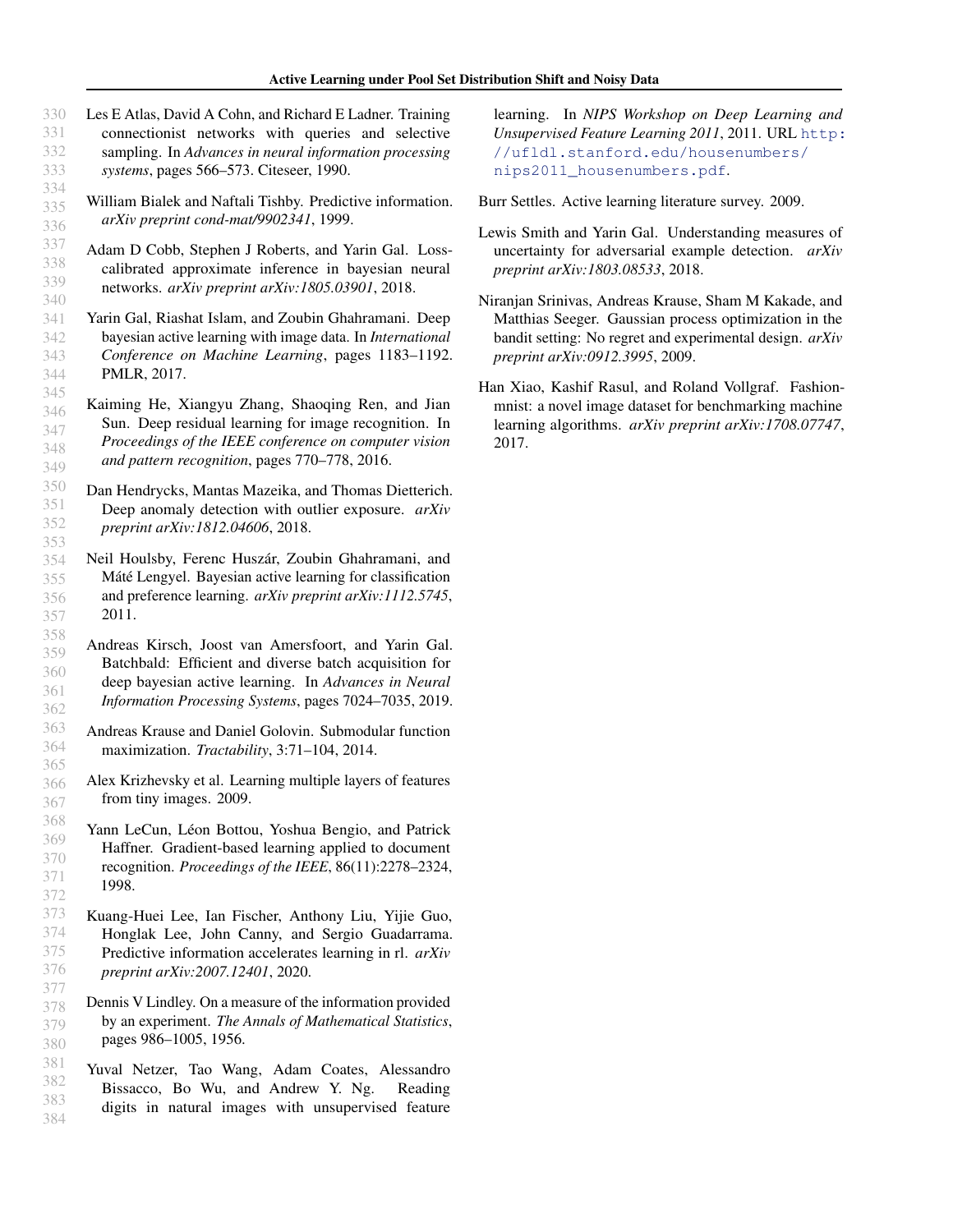#### <span id="page-7-0"></span> A. Additional Experiments

#### A.1. Performance in Regular Active Learning.

 CIFAR-10. EPIG-BALD outperforms SoftmaxBALD, as depicted in fig. [6.](#page-8-0) For CIFAR-10 [\(Krizhevsky et al.,](#page-6-0) [2009\)](#page-6-0), we use a ResNet18 model [\(He et al.,](#page-6-0) [2016\)](#page-6-0) which was modified as described in [Kirsch et al.](#page-6-0) [\(2019\)](#page-6-0) to add MC dropout to the classifier head and also follows the described training regime. We train with an acquisition batch size of 250 and an intial training set size of 1000. We use stochastic acquisition functions (Softmax\*) instead of BatchBALD and variants, which samples without replacement from the pool set using the Softmax of the acquisition scores with temperature 8 [\(Anonymous,](#page-5-0) [2021\)](#page-5-0).

#### A.2. Performance in Active Learning under Distribution Shift.

 CIFAR-10 and SVHN. EPIG-BALD outperforms BALD under distribution shift with CIFAR-10 and SVHN [\(Netzer](#page-6-0) [et al.,](#page-6-0) [2011\)](#page-6-0) in all but one combination and selects fewer OoD samples, see fig. [5.](#page-8-0) We use an evaluation set with 1000 unlabeled samples.